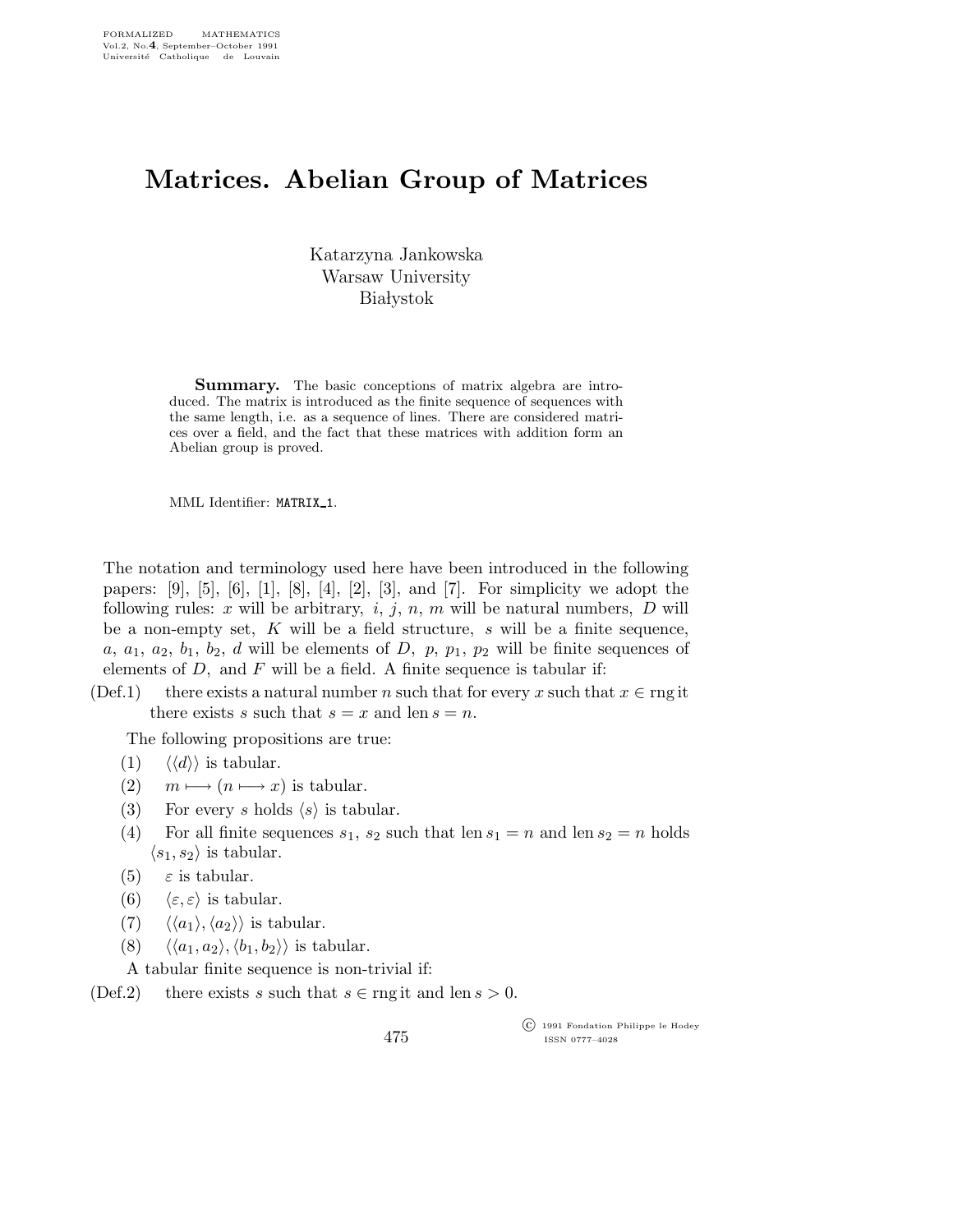Let  $D$  be a non-empty set.

Let  $D$  be a non-empty set. A matrix over  $D$  is a tabular finite sequence of elements of  $D^*$ .

We now state the proposition

(9) s is a matrix over D if and only if there exists n such that for every x such that  $x \in \text{rng } s$  there exists p such that  $x = p$  and len  $p = n$ .

Let us consider  $D, m, n$ . A matrix over  $D$  is said to be a matrix over  $D$  of dimension  $m \times n$  if:

(Def.3) len it = m and for every p such that  $p \in \text{rng it holds } len p = n$ .

Let us consider  $D, n$ . A matrix over  $D$  of dimension n is a matrix over  $D$  of dimension  $n \times n$ .

We now define three new modes. Let us consider  $K$ . A matrix over  $K$  is a matrix over the carrier of K.

Let us consider n. A matrix over  $K$  of dimension n is a matrix over the carrier of K of dimension  $n \times n$ .

Let us consider m. A matrix over K of dimension  $n \times m$  is a matrix over the carrier of K of dimension  $n \times m$ .

We now state a number of propositions:

- (10)  $m \mapsto (n \mapsto a)$  is a matrix over D of dimension  $m \times n$ .
- (11) For every finite sequence p of elements of D holds  $\langle p \rangle$  is a matrix over D of dimension  $1 \times \text{len } p$ .
- (12) For all  $p_1$ ,  $p_2$  such that len  $p_1 = n$  and len  $p_2 = n$  holds  $\langle p_1, p_2 \rangle$  is a matrix over D of dimension  $2 \times n$ .
- (13)  $\varepsilon$  is a matrix over D of dimension  $0 \times m$ .
- (14)  $\langle \varepsilon \rangle$  is a matrix over D of dimension  $1 \times 0$ .
- $(15) \quad \langle \langle a \rangle \rangle$  is a matrix over D of dimension 1.
- (16)  $\langle \varepsilon, \varepsilon \rangle$  is a matrix over D of dimension  $2 \times 0$ .
- (17)  $\langle \langle a_1, a_2 \rangle \rangle$  is a matrix over D of dimension  $1 \times 2$ .
- (18)  $\langle \langle a_1 \rangle, \langle a_2 \rangle \rangle$  is a matrix over D of dimension  $2 \times 1$ .
- $(19) \quad \langle \langle a_1,a_2 \rangle, \langle b_1,b_2 \rangle \rangle$  is a matrix over D of dimension 2.

In the sequel M,  $M_1$ ,  $M_2$  will be matrices over D. Let M be a tabular finite sequence. The functor width  $M$  yields a natural number and is defined as follows:

(Def.4) (i) there exists s such that  $s \in \text{rng } M$  and len  $s = \text{width } M$  if len  $M > 0$ , (ii) width  $M = 0$ , otherwise.

Next we state the proposition

(20) If len  $M > 0$ , then for every n holds M is a matrix over D of dimension len  $M \times n$  if and only if  $n = \text{width } M$ .

Let  $M$  be a tabular finite sequence. The indices of  $M$  yielding a set is defined by:

(Def.5) the indices of  $M =$  [: Seg len M, Seg width M : ].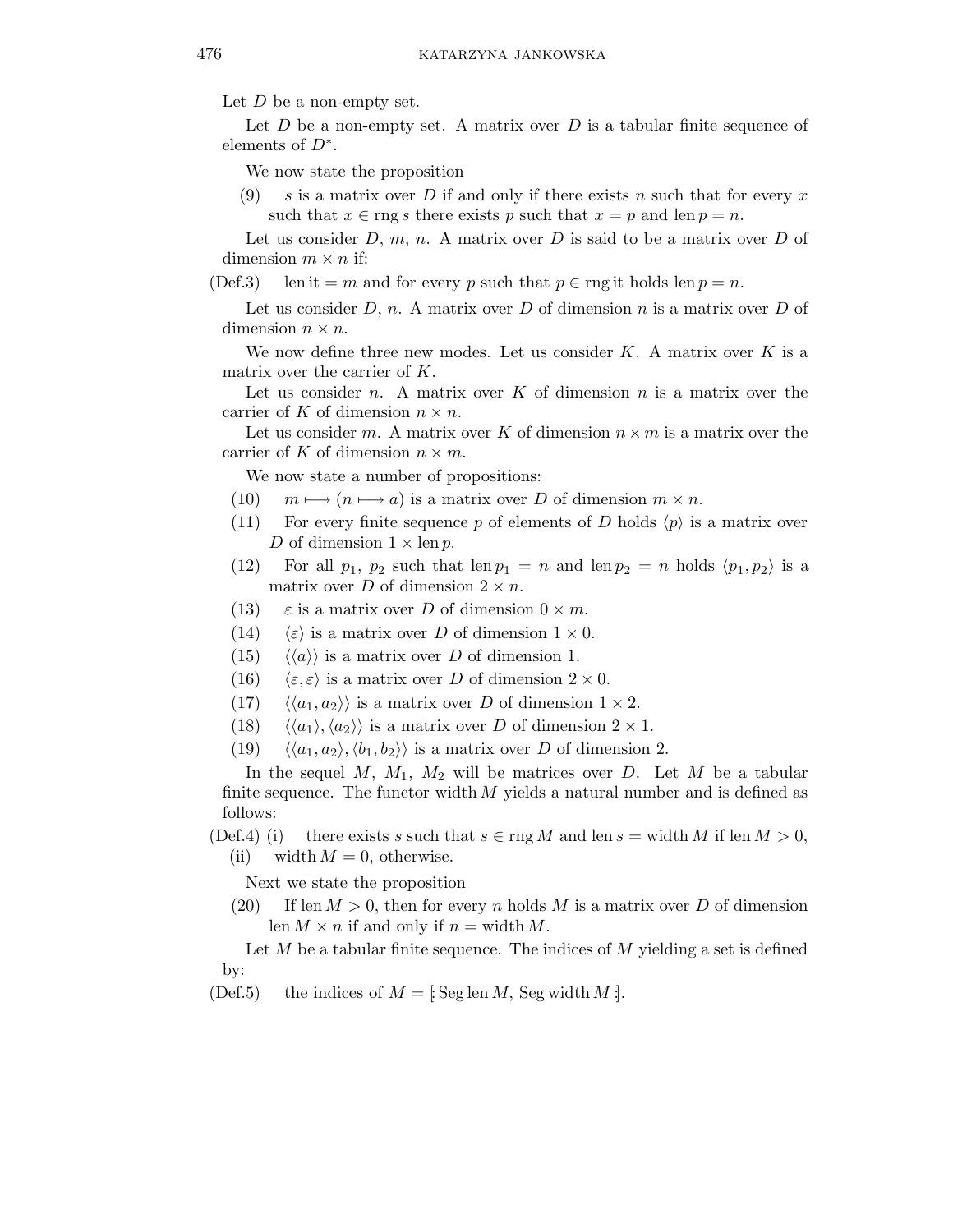Let us consider  $D$ , and let  $M$  be a matrix over  $D$ , and let us consider  $i$ , j. Let us assume that  $\langle i, j \rangle \in$  the indices of M. The functor  $M_{i,j}$  yielding an element of  $D$  is defined as follows:

(Def.6) there exists p such that  $p = M(i)$  and  $M_{i,j} = p(j)$ .

The following proposition is true

(21) If len  $M_1 = \text{len }M_2$  and width  $M_1 = \text{width }M_2$  and for all i, j such that  $\langle i, j \rangle \in \text{the indices of } M_1 \text{ holds } M_{1i,j} = M_{2i,j}, \text{ then } M_1 = M_2.$ 

In this article we present several logical schemes. The scheme MatrixLambda deals with a non-empty set A, a natural number  $\mathcal{B}$ , a natural number  $\mathcal{C}$ , and a binary functor  $\mathcal F$  yielding an element of  $\mathcal A$  and states that:

there exists a matrix M over A of dimension  $\mathcal{B} \times \mathcal{C}$  such that for all i, j such that  $\langle i, j \rangle \in$  the indices of M holds  $M_{i,j} = \mathcal{F}(i,j)$ 

for all values of the parameters.

The scheme *MatrixEx* concerns a non-empty set  $A$ , a natural number  $B$ , a natural number  $\mathcal{C}$ , and a ternary predicate  $\mathcal{P}$ , and states that:

there exists a matrix M over A of dimension  $\mathcal{B} \times \mathcal{C}$  such that for all i, j such that  $\langle i, j \rangle \in \text{the indices of } M \text{ holds } \mathcal{P}[i, j, M_{i,j}]$ 

provided the parameters have the following properties:

- for all i, j such that  $\langle i, j \rangle \in [Seg \mathcal{B}, Seg \mathcal{C}]$  for all elements  $x_1, x_2$ of A such that  $\mathcal{P}[i,j,x_1]$  and  $\mathcal{P}[i,j,x_2]$  holds  $x_1 = x_2$ ,
- for all i, j such that  $\langle i, j \rangle \in [Seg \mathcal{B}, Seg \mathcal{C}]$  there exists an element x of A such that  $\mathcal{P}[i,j,x]$ .

The scheme SeqDLambda concerns a non-empty set  $A$ , a natural number  $B$ , and a unary functor  $\mathcal F$  yielding an element of  $\mathcal A$  and states that:

there exists a finite sequence p of elements of A such that  $\text{len } p = \mathcal{B}$  and for every i such that  $i \in \text{Seg } \mathcal{B}$  holds  $p(i) = \mathcal{F}(i)$ 

for all values of the parameters.

We now state several propositions:

- (22) For every matrix M over D of dimension  $n \times m$  such that len  $M = 0$ holds width  $M = 0$ .
- (23) For every matrix M over D of dimension  $0 \times m$  holds len  $M = 0$  and width  $M = 0$  and the indices of  $M = \emptyset$ .
- (24) If  $n > 0$ , then for every matrix M over D of dimension  $n \times m$  holds len  $M = n$  and width  $M = m$  and the indices of  $M = \mathbb{E} \operatorname{Seg } n$ ,  $\operatorname{Seg } m$  !
- (25) For every matrix M over D of dimension n holds len  $M = n$  and width  $M = n$  and the indices of  $M = 3$ : Seg n, Seg n :
- (26) For every matrix M over D of dimension  $n \times m$  holds len  $M = n$  and the indices of  $M =$  [: Seg n, Seg width M : ].
- (27) For all matrices  $M_1, M_2$  over D of dimension  $n \times m$  holds the indices of  $M_1$  = the indices of  $M_2$ .
- (28) For all matrices  $M_1$ ,  $M_2$  over D of dimension  $n \times m$  such that for all i, j such that  $\langle i, j \rangle \in$  the indices of  $M_1$  holds  $M_{1i,j} = M_{2i,j}$  holds  $M_1 = M_2$ .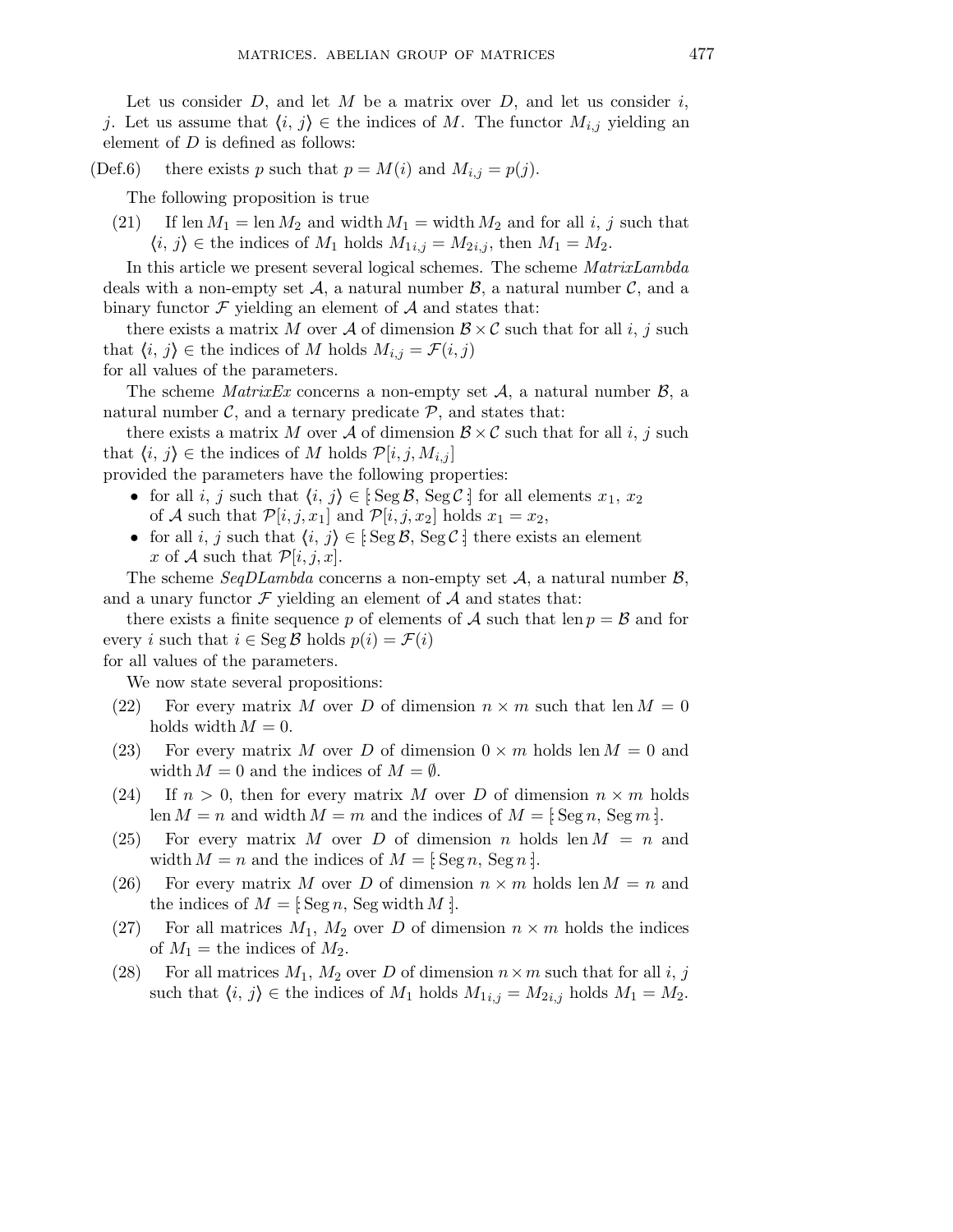(29) For every matrix  $M_1$  over D of dimension n and for all i, j such that  $\langle i, j \rangle \in \text{the indices of } M_1 \text{ holds } \langle j, i \rangle \in \text{the indices of } M_1.$ 

Let us consider D, and let M be a matrix over D. The functor  $M<sup>T</sup>$  yielding a matrix over  $D$  is defined as follows:

(Def.7) len( $M^T$ ) = width M and for all i, j holds  $\langle i, j \rangle \in$  the indices of  $M^T$  if and only if  $\langle j, i \rangle \in$  the indices of M and for all i, j such that  $\langle j, i \rangle \in$  the indices of M holds  $M_{i,j}^{\mathrm{T}} = M_{j,i}$ .

We now define two new functors. Let us consider  $D, M, i$ . The functor Line( $M, i$ ) yields a finite sequence of elements of D and is defined by:

(Def.8) len Line(M, i) = width M and for every j such that  $j \in \text{Seg width }M$ holds  $\text{Line}(M,i)(j) = M_{i,j}$ .

The functor  $M_{\Box,i}$  yields a finite sequence of elements of D and is defined as follows:

 $(\text{Def.9})$  len $(M_{\square,i})$  = len M and for every j such that  $j \in \text{Seg}$  len M holds  $M_{\square,i}(j) = M_{j,i}.$ 

Let us consider  $D$ , and let  $M$  be a matrix over  $D$ , and let us consider  $i$ . Then Line(M, i) is an element of  $D^{\text{width }M}$ . Then  $M_{\Box i}$  is an element of  $D^{\text{len }M}$ .

In the sequel  $A, B$  are matrices over  $K$  of dimension  $n$ . We now define five new functors. Let us consider K, n. The functor  $K^{n \times n}$  yields a non-empty set and is defined as follows:

$$
(\text{Def}.10) \quad K^{n \times n} = (\text{ (the carrier of } K)^n)^n.
$$

The functor  $\sqrt{ }$  $\overline{ }$  $0 \quad \dots \quad 0$  $\left(\begin{array}{cc} \lambda_1 & 1 \end{array}\right)$  $0 \quad \dots \quad 0$  $\setminus$  $\Big\}$ n×n K yielding a matrix over  $K$  of dimension  $n$  is de-

fined as follows

$$
\begin{array}{lll} \text{(Def.11)} & \left( \begin{array}{ccc} 0 & \dots & 0 \\ \vdots & \ddots & \vdots \\ 0 & \dots & 0 \end{array} \right)_K^{n \times n} = n \longmapsto (n \longmapsto 0_K). \end{array}
$$
\n
$$
\begin{array}{lll} \left( \begin{array}{ccc} 1 & 0 \end{array} \right)^{n \times n} \end{array}
$$

The functor  $\overline{ }$ . . . 0 1  $\Big\}$ K yielding a matrix over  $K$  of dimension  $n$  is de-

fined as follows:

(Def.12) for every i such that  $\langle i, i \rangle \in \mathbb{R}$  indices of  $\sqrt{ }$  $\left\vert \right\vert$ 1 0 . . . 0 1  $\setminus$  $\Big\}$ n×n K holds (  $\sqrt{ }$  $\overline{ }$ 1 0 . . . 0 1  $\setminus$  $\Big\}$ n×n K  $i_{i,i} = 1_K$  and for all i, j such that  $\langle i, j \rangle \in \mathbb{R}^n$  indices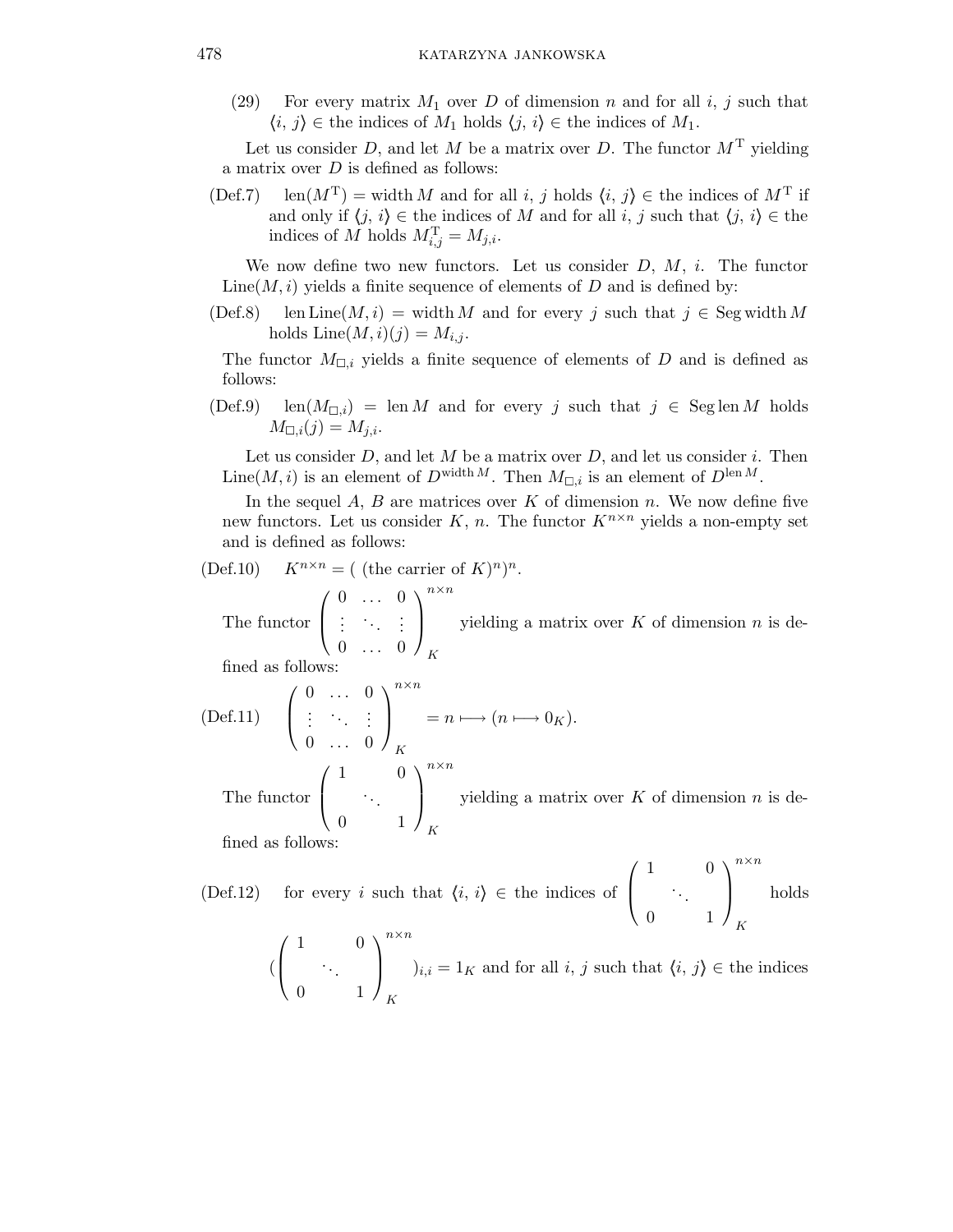of 
$$
\begin{pmatrix} 1 & 0 \\ 0 & 1 \end{pmatrix}_K^{n \times n}
$$
 and  $i \neq j$  holds  $\begin{pmatrix} 1 & 0 \\ 0 & 1 \end{pmatrix}_K^{n \times n}$  and  $i \neq j$  holds  $\begin{pmatrix} 1 & 0 \\ 0 & 1 \end{pmatrix}_K^{n \times n}$ 

Let us consider A. The functor  $-A$  yielding a matrix over K of dimension n is defined as follows:

- (Def.13) for all i, j such that  $\langle i, j \rangle \in$  the indices of A holds  $(-A)_{i,j} = -A_{i,j}$ . Let us consider B. The functor  $A + B$  yielding a matrix over K of dimension n is defined by:
- (Def.14) for all i, j such that  $\langle i, j \rangle \in$  the indices of A holds  $(A+B)_{i,j} = A_{i,j}+B_{i,j}$ . The following two propositions are true:
	- (30) For all i, j such that  $\langle i, j \rangle \in \mathbb{R}$  indices of  $\sqrt{ }$  $\overline{\mathcal{L}}$  $0 \quad \dots \quad 0$  $\left(\begin{array}{cc} \lambda_1 & 1 \end{array}\right)$  $0 \quad \dots \quad 0$  $\setminus$  $\Big\}$ n×n K holds

$$
(\left(\begin{array}{ccc}0 & \ldots & 0 \\ \vdots & \ddots & \vdots \\0 & \ldots & 0\end{array}\right)_{K}^{n \times n})_{i,j} = 0_K.
$$

(31) For every x holds x is an element of  $K^{n \times n}$  if and only if x is a matrix over  $K$  of dimension  $n$ .

Let us consider  $K, n$ . A matrix over K of dimension n is called a diagonal  $n$ -dimensional matrix over  $K$  if:

(Def.15) for all i, j such that  $\langle i, j \rangle \in \mathfrak{h}$  indices of it and  $\mathrm{it}_{i,j} \neq 0_K$  holds  $i = j$ .

In the sequel  $A, B, C$  will denote matrices over  $F$  of dimension n. One can prove the following four propositions:

(32) 
$$
A + B = B + A
$$
.  
\n(33)  $A + B + C = A + (B + C)$ .  
\n(34)  $A + \begin{pmatrix} 0 & \cdots & 0 \\ \vdots & \ddots & \vdots \\ 0 & \cdots & 0 \end{pmatrix}_F = A$ .  
\n(35)  $A + -A = \begin{pmatrix} 0 & \cdots & 0 \\ \vdots & \ddots & \vdots \\ 0 & \cdots & 0 \end{pmatrix}_F^{n \times n}$ 

Let us consider F, n. The functor  $F_{\mathcal{G}}^{n \times n}$  yielding an Abelian group is defined by:

.

(Def.16) the carrier of  $F_{\rm G}^{n \times n} = F^{n \times n}$  and for all A, B holds (the addition of  $F_{\mathcal{G}}^{n \times n}$ )(*A*, *B*) = *A* + *B* and for every *A* holds (the reverse-map of

$$
F_{\mathcal{G}}^{n \times n})(A) = -A \text{ and the zero of } F_{\mathcal{G}}^{n \times n} = \begin{pmatrix} 0 & \dots & 0 \\ \vdots & \ddots & \vdots \\ 0 & \dots & 0 \end{pmatrix}_{F}^{n \times n}.
$$